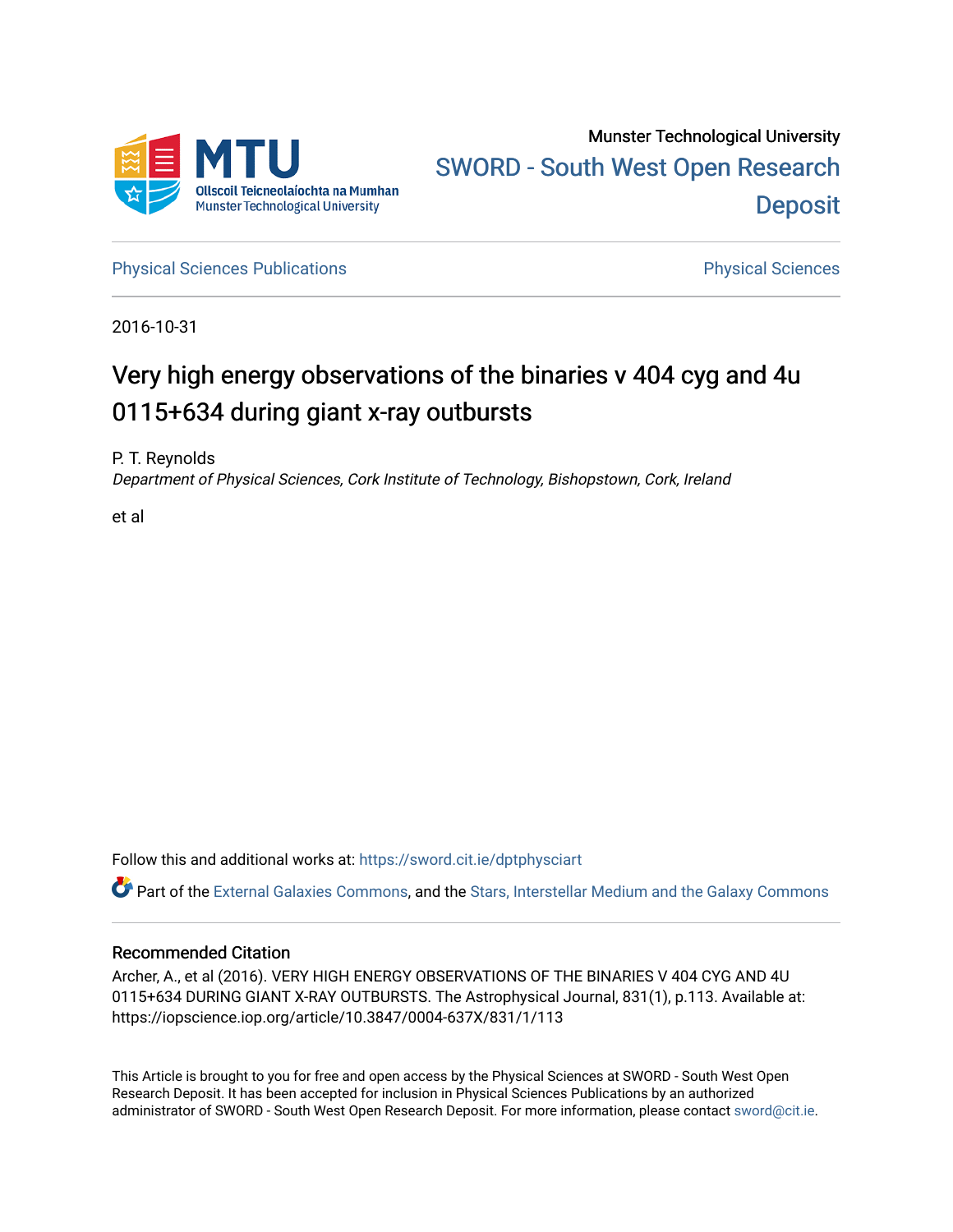

### VERY HIGH ENERGY OBSERVATIONS OF THE BINARIES V 404 CYG AND 4U 0115+634 DURING GIANT X-RAY OUTBURSTS

A. Archer<sup>[1](#page-1-0)</sup>, W. Benbow<sup>[2](#page-1-1)</sup>, R. Bird<sup>[3](#page-1-2)</sup>, E. Bourbeau<sup>[4](#page-1-3)</sup>, M. Buchovecky<sup>[5](#page-1-4)</sup>, J. H. Buckley<sup>1</sup>, V. Bugaev<sup>1</sup>, K. Byrum<sup>[6](#page-1-5)</sup>, M. Cerruti<sup>2</sup>, M. P. Connolly<sup>[7](#page-1-6)</sup>, W. Cui<sup>[8,](#page-1-7)[9](#page-1-8)</sup>, M. Errando<sup>[1](#page-1-0)</sup>, A. Falcone<sup>[10](#page-1-9)</sup>, O. Feng<sup>[8](#page-1-7)</sup>, M. Fernandez-Alonso<sup>[11](#page-1-10)</sup>, J. P. Finley<sup>8</sup>, H. Fleischhack<sup>[12](#page-1-11)</sup>, A. Flinders<sup>[13](#page-1-12)</sup>, L. Fortson<sup>[14](#page-1-13)</sup>, A. Furniss<sup>[15](#page-1-14)</sup>, S. Griffin<sup>[4](#page-1-3)</sup>, J. Grube<sup>[16](#page-1-15)</sup>, M. Hütten<sup>[8](#page-1-7)</sup>, D. Hanna<sup>4</sup>, O. Hervet<sup>[17](#page-1-16)</sup>, J. Holder<sup>[18](#page-1-17)</sup>, T. B. Humensky<sup>[19](#page-1-18)</sup>, C. A. Johnson<sup>[17](#page-1-16)</sup>, P. Kaaret<sup>[20](#page-1-19)</sup>, P. Kar<sup>[13](#page-1-12)</sup>, N. Kelley-Hoskins<sup>[12](#page-1-11)</sup>, M. Kertzman<sup>[21](#page-1-20)</sup>, D. Kieda<sup>13</sup>, M. Krause $^{12}$  $^{12}$  $^{12}$ , S. Kumar $^{18}$  $^{18}$  $^{18}$ , M. J. Lang $^7$  $^7$ , T. T. Y. Lin $^4$  $^4$ , G. Maier $^{12}$ , P. Moriarty $^7$ , R. Mukherjee $^{22}$  $^{22}$  $^{22}$ , D. Nieto $^{19}$  $^{19}$  $^{19}$ , S. O'Brien $^3$  $^3$ , R. A. Ong<sup>[5](#page-1-4)</sup>, N. Park<sup>[23](#page-1-22)</sup>, M. Pohl<sup>[12,](#page-1-11)[24](#page-1-23)</sup>, A. Popkow<sup>5</sup>, E. Pueschel<sup>[3](#page-1-2)</sup>, J. Ouinn<sup>3</sup>, K. Ragan<sup>[4](#page-1-3)</sup>, P. T. Reynolds<sup>[25](#page-1-24)</sup>, G. T. Richards<sup>[26](#page-1-25)</sup>, E. ROACHE<sup>[2](#page-1-1)</sup>, J. ROUSSELLE<sup>[5](#page-1-4)</sup>, A. C. ROVERO<sup>[11](#page-1-10)</sup>, I. Sadeh<sup>[12](#page-1-11)</sup>, S. Schlenstedt<sup>12</sup>, G. H. Sembroski<sup>[8](#page-1-7)</sup>, K. Shahinyan<sup>[14](#page-1-13)</sup>, D. Staszak<sup>[23](#page-1-22)</sup>, I. Telezhinsky<sup>[12,](#page-1-11)[24](#page-1-23)</sup>, J. Tyler<sup>[4](#page-1-3)</sup>, S. P. Wakely<sup>[23](#page-1-22)</sup>, P. Wilcox<sup>[20](#page-1-19)</sup>, A. Wilhelm<sup>12,24</sup>, and D. A. Williams<sup>[17](#page-1-16)</sup>

The Department of Physics, Washington University, St. Louis, MO 63130, USA<br>
<sup>2</sup> Fred Lawrence Whipple Observatory, Harvard-Smithsonian Center for Astrophysics, Amado, AZ 85645, USA<br>
<sup>3</sup> School of Physics, University Colleg

<span id="page-1-14"></span><span id="page-1-13"></span><span id="page-1-12"></span><span id="page-1-11"></span><span id="page-1-10"></span><span id="page-1-9"></span>

<span id="page-1-8"></span><span id="page-1-7"></span><span id="page-1-6"></span><span id="page-1-5"></span><span id="page-1-4"></span><span id="page-1-3"></span><span id="page-1-2"></span><span id="page-1-1"></span><span id="page-1-0"></span><sup>7</sup> School of Physics, National University of Ireland Galway, University Road, Galway, Ireland<br>
<sup>8</sup> Separtment of Physics and Astronomy, Purdue University, Nest Lafagette, IN 47907, USA<br>
<sup>9</sup> Department of Physics and Cent

<span id="page-1-18"></span><span id="page-1-17"></span><span id="page-1-16"></span><span id="page-1-15"></span>

<span id="page-1-25"></span><span id="page-1-24"></span><span id="page-1-23"></span><span id="page-1-22"></span><span id="page-1-21"></span><span id="page-1-20"></span><span id="page-1-19"></span><sup>26</sup> School of Physics and Center for Relativistic Astrophysics, Georgia Institute of Technology, 837 State Street NW, Atlanta, GA 30332-0430, USA Received 2016 August 9; revised 2016 August 22; accepted 2016 August 22; published 2016 October 31

#### ABSTRACT

Transient X-ray binaries produce major outbursts in which the X-ray flux can increase over the quiescent level by factors as large as  $10^7$ . The low-mass X-ray binary V 404 Cyg and the high-mass system 4U 0115+634 underwent such major outbursts in 2015 June and October, respectively. We present here observations at energies above hundreds of GeV with the VERITAS observatory taken during some of the brightest X-ray activity ever observed from these systems. No gamma-ray emission has been detected by VERITAS in 2.5 hr of observations of the microquasar V 404 Cyg from 2015, June 20–21. The upper flux limits derived from these observations on the gamma-ray flux above 200 GeV of  $F < 4.4 \times 10^{-12}$  cm<sup>-2</sup> s<sup>-1</sup> correspond to a tiny fraction (about 10<sup>-6</sup>) of the Eddington luminosity of the system, in stark contrast to that seen in the X-ray band. No gamma-rays have been detected during observations of 4U 0115+634 in the period of major X-ray activity in 2015 October. The flux upper limit derived from our observations is  $F < 2.1 \times 10^{-12}$  cm<sup>-2</sup> s<sup>-1</sup> for gamma-rays above 300 GeV, setting an upper limit on the ratio of gamma-ray to X-ray luminosity of less than 4%.

Key words: acceleration of particles – binaries: general – gamma rays: general – stars: individual (V 404 Cyg, 4U 0115+634)

#### 1. INTRODUCTION

Variable very high energy gamma-ray emission (>100 GeV, VHE) has been observed from several X-ray binary systems (LS I +61 303, LS 5039, HESS J0632+057, 1FGL J1018.65856, PSR 1259–63, and tentatively Cygnus X-1; see Dubus [2013](#page-5-0), [2015](#page-5-1) for recent reviews). All are high-mass X-ray binaries with an O or Be star as stellar companions. The observed gamma-ray emission mostly exhibits modulation with

the orbital period (e.g., Aharonian et al. [2006](#page-5-2)), but short intensive flares (e.g., Archambault et al. [2016](#page-5-3)) have also been observed from some of the gamma-ray binaries. The origin of the high-energy emission and the acceleration mechanism for the underlying population of relativistic particles are not well understood. They depend, among other features, on the nature of the compact object and the massive star, the geometry of the orbit and, if applicable, the state of the accretion disk. Two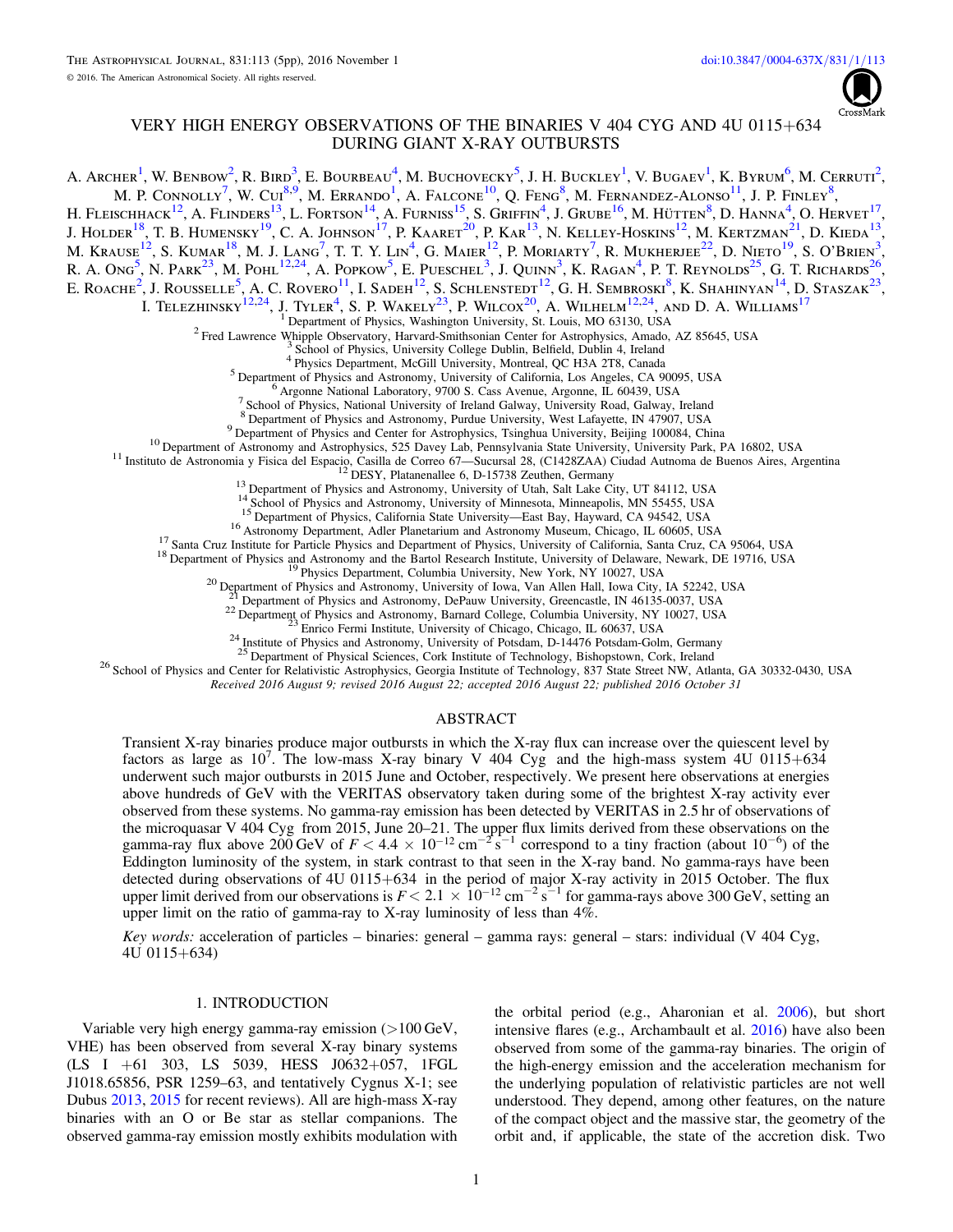major scenarios can be found among the wealth of theoretical work (see Dubus [2013](#page-5-0) for a review): in the microquasar model, charged particles are accelerated in an accretion-driven relativistic jet, similar to the processes observed in active galactic nuclei (AGNs). Alternatively, the high-energy emission may be driven by shock interaction between a rotationpowered pulsar wind and the strong wind of the massive stellar companion.

Binaries can exhibit huge outbursts during which the X-ray fluxes increase by factors of  $10-10^7$  compared to the flux observed during the quiescent stage (Remillard & McClintock [2006](#page-5-4)). The systems sometimes reach or even exceed their Eddington luminosity and temporarily become the brightest objects in the X-ray sky. In general, the outbursts show no preferred orbital phase and might last for several orbital periods. VHE emission from X-ray binaries during outbursts has been predicted by a few authors, e.g., Orellana et al.  $(2007)$  $(2007)$  $(2007)$ . Therein, a process is proposed which is based on a mechanism first presented by Cheng & Ruderman ([1989](#page-5-6)): a hadronic beam is accelerated in the pulsar magnetosphere and impacts on the transient accretion disk. Neutral pions produced in this interaction decay into a possibly observable flux of gamma-rays.

The known VHE-emitting binaries show strong variability in X-rays. The correlation of the VHE emission with the X-ray flux is unclear: some binaries exhibit clear correlations (e.g. HESS J0632+057 Aliu et al.  $2014a$ ), while in others the correlation is not observed during all periods (e.g. in LS  $I +61$ 303, Anderhub et al. [2009;](#page-5-8) Acciari et al. [2011b](#page-5-9)). LS I+61 303 stands out among the VHE binaries, with strong and short X-ray flares observed with flux doubling times of a few seconds (Smith et al. [2009](#page-5-10)). For low-mass X-ray binaries, no VHE gamma-ray emission has been discovered during giant outbursts. However, the sheer amount of energy released in the X-ray range during the giant flares is a strong motivation to observe these types of object at gamma-ray energies (Levinson & Blandford [1996](#page-5-11)). In this paper, observations above a few hundred GeV with the VERITAS observatory of the two binaries V 404 Cyg and 4U 0115+634 during major outbursts in 2015 are presented.

V 404 Cyg (Ginga 2023+338) is a low-mass X-ray binary system (LMXB) comprised of an evolved K-type star, almost filling its Roche lobe, and a black hole (Casares et al. [1992](#page-5-12)). The orbital period of the system is 6.47 days, and the binary mass function is  $f(M) = 6.07 \pm 0.05$ , with typical estimates of the black-hole mass around 9  $M_{\odot}$  or larger (Casares & Jonker [2014](#page-5-13)). Its distance of 2.39  $\pm$  0.14 kpc is very precisely known through parallax measurements (Miller-Jones et al. [2009](#page-5-14)). V 404 Cyg is among the brightest LMXBs during quiescence. The source underwent transient flaring periods in the optical in 1938, 1956 and 1989. X-ray emission was first observed during an outburst in 1989 by the Ginga X-ray observatory (Makino et al. [1989](#page-5-15)). The intense, correlated, rapid variability across the spectrum during outbursts is believed to be related to the accretion disk or to jet-like ejection events in the system (Munoz-Darias et al. [2016](#page-5-16)). Similarities with the non-thermal emission in the XRBs Cyg X-1 and GRS 1915+105 have been identified by Marti et al. ([2016](#page-5-17)) and Roques et al. ([2015](#page-5-18)). Variable X-ray emission in V 404 Cyg is also observed during quiescence, the mechanism of which is not well understood (Bernardini & Cackett [2014](#page-5-19)).

On 2015 June 15, at 18:32 UT (MJD 57188.772), the start of a new outburst from V 404 Cyg was observed by the X-ray observatory Swift (GCN#17929). In the hard X-ray band, the source reached unprecedented flux levels, up to 50 times that of the Crab Nebula. Segreto et al. ([2015](#page-5-20)) estimate the 1–500 keV luminosity during the flare peak to be  $1.6 \times 10^{39}$  erg s<sup>-1</sup>, consistent with the Eddington luminosity of a 12  $M_{\odot}$  black hole system. The Gamma-ray Burst Monitor on board the Fermi satellite triggered 96 times in 10 days, with the flux reaching 3.7 Crab in the 100–300 keV band on June 19 (Jenke et al. [2015](#page-5-21)). The microquasar was not detected by the Large Area Telescope (LAT) on board the *Fermi* satellite during the flare period. Siegert et al. ([2016](#page-5-22)) report flux upper limits for the period MJD 57199.616 to 57200.261 of 8  $\times$  10<sup>-7</sup> cm<sup>-2</sup> s<sup>-1</sup> for gamma rays with energies between 100 MeV and 1 GeV, and  $\frac{3}{3} \times 10^{-9}$  cm<sup>-2</sup> s<sup>-1</sup> in the 1–10 GeV interval.

4U 0115+634 is a binary system consisting of an X-ray pulsar and the B0.2Ve star V635 Cas (Reig & Fabregat [2015](#page-5-23)) in an eccentric ( $e = 0.34$ ) orbit of 24.3 days (Rappaport et al. [1978](#page-5-24)). The period of the pulsar is 3.6 s. The distance to the system is estimated to be  $6.0 \pm 1.5$  kpc (Reig & Fabregat [2015](#page-5-23)). 4U 0115+634 was discovered during an outburst in 1970 by the Uhuru satellite and has since been observed to have major outbursts approximately every 4–5 years. The strength and frequency of the outburst are thought to be connected to the timescale of formation and dissipation of the disk of the Be star (Martin et al. [2014](#page-5-25)). The outbursts usually last ≈1 month, with luminosities up to ≈10<sup>38</sup> erg s<sup>-1</sup> (see, e.g., Tsygankov et al. [2007](#page-5-26)). The accreting neutron star exhibits several cyclotron resonant-scattering features, which lead to an estimate of the magnetic field strength of  $B > 10^{13}$  G (Santangelo et al. [1999](#page-5-27)). The Whipple collaboration observed this system in quiescence for 124 hr between 1985 and 1988, and reported a 95% confidence upper limit of  $1 \times 10^{-11}$  cm<sup>-2</sup> s<sup>-1</sup> above 0.7 TeV (Macomb et al. [1991](#page-5-28)). The Gas Slit Camera of the Monitor of All-sky X-ray Image instrument on board the International Space Station reported on 2015 October 15 the onset of a new major outburst, reaching a peak of 0.5 Crab flux units in the 15–40 keV band about seven days after the initial alert (Nakajima et al. [2015](#page-5-29)).

#### 2. VERITAS OBSERVATORY

The Very Energetic Radiation Imaging Telescope Array System VERITAS $^{27}$  $^{27}$  $^{27}$  is a ground-based gamma-ray observatory built to observe high-energy photons in the energy range from 85 GeV to >30 TeV. The VERITAS observatory is located at the Fred Lawrence Whipple observatory in southern Arizona, USA (1.3 km above sea level, N31°40′, W 110°57′). It consists of four 12 m diameter imaging atmospheric Cherenkov telescopes which observe simultaneously the faint Cherenkov light that is emitted when particle showers initiated by the impact of high-energy gamma rays pass through the atmosphere.

The flux sensitivity of the instrument reaches 1% of the flux of the Crab Nebula in 25 hr in the elevation range relevant for this paper (assuming a detection significance of five standard deviations). The sensitivity of VERITAS to short flares of highenergy emission exceeds significantly the sensitivity of satellite experiments at these energies due to an effective area of  $>10^4$  m<sup>2</sup> above 100 GeV ( $>10^5$  m<sup>2</sup> above 1 TeV). The angular

<span id="page-2-0"></span><sup>27</sup> http://[veritas.sao.arizona.edu](http://veritas.sao.arizona.edu/)/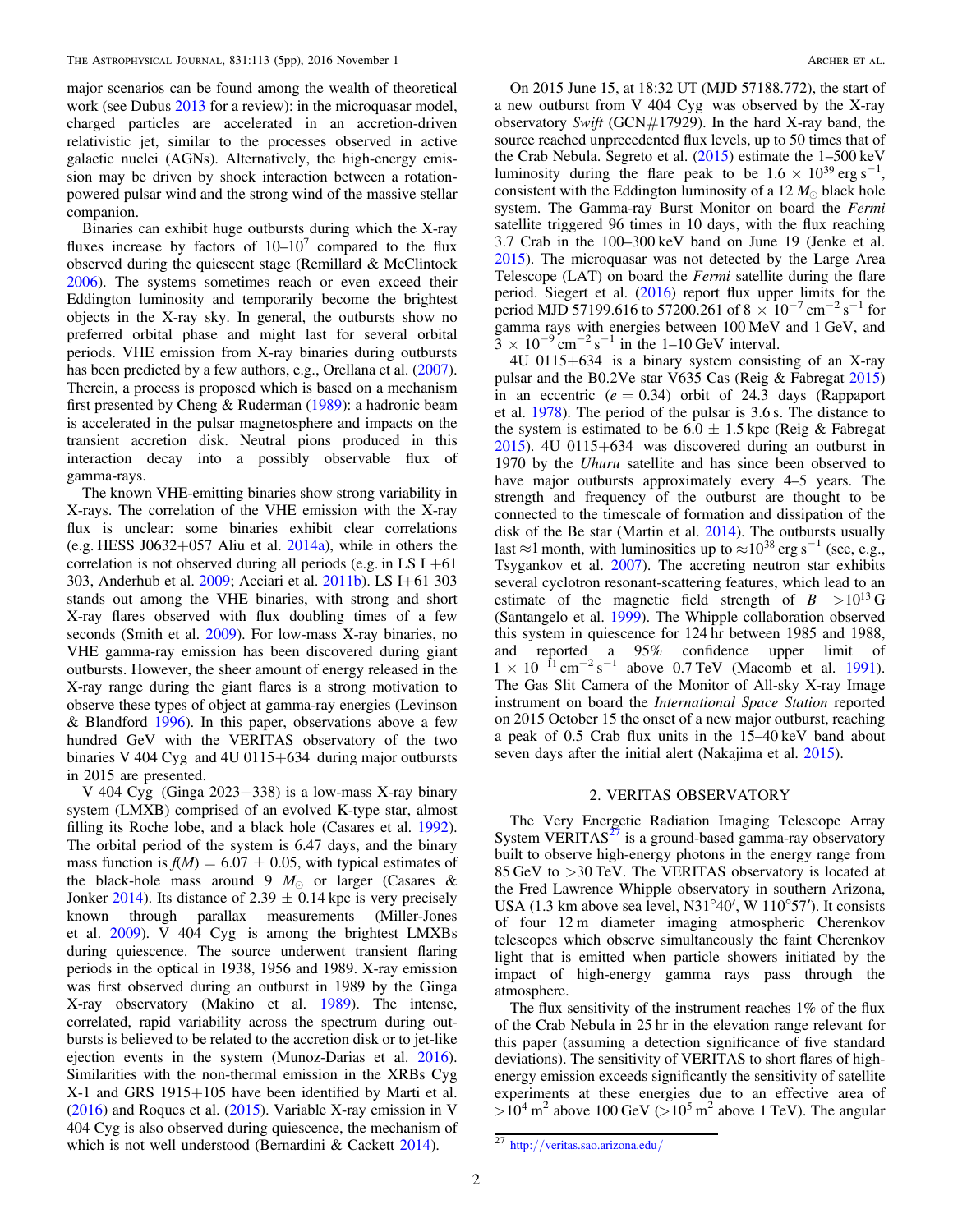<span id="page-3-0"></span>

Figure 1. Daily average light curve (15–50 keV) of 4U 0115+634 for the major outburst in 2015 October obtained with the Burst Alert Telescope (BAT) on board the Swift satellite. The red lines indicate the time and length of the observing periods with VERITAS.

resolution is better than  $0^{\circ}$ . at 1 TeV (Holder [2011](#page-5-30)). Observations with VERITAS are only possible during dark nights and moderate moonlight conditions, which constrains follow-up observations of flaring objects like  $4U\ 0115+634$ and V 404 Cyg. Some of the observations of 4U 0115+634 were taken during moonlight conditions, for which the higher background light levels lead to a lower sensitivity at the energy threshold (Griffin [2015](#page-5-31)). The analysis results for 4U 0115 +634 are therefore given at a slightly higher energy threshold  $(300 \,\text{GeV})$  than the results on V 404 Cyg  $(200 \,\text{GeV})$ .

#### 3. OBSERVATIONS AND RESULTS

VERITAS observed 4U 0115+634 between 2015 October 23 and 2015 November 3 for about 5.5 hr, shortly after the first reports of the X-ray outbursts on 2015 October 15 (Nakajima et al. [2015](#page-5-29)). Figure [1](#page-3-0) shows the X-ray light curve from Swift BAT and the VERITAS observing periods. These are also listed in detail in Table [1](#page-4-0). All observing times are given after the application of quality-selection criteria, which remove data affected by technical problems. The observations with VERITAS were interrupted by the full-moon period (between 2015 October 25 and October 31), during which the background light levels are too high for the operation of the sensitive photomultiplier cameras of the observatory.

The search region from the putative gamma-ray source is defined by a circle with radius  $0^{\circ}09$ . The background in the search region has been estimated from the same observations using the reflected region model (Fomin et al. [1994](#page-5-32)). No evidence for VHE gamma-ray emission has been found in the VERITAS data. The total number of on-source counts  $N_{on} = 82$  and off-source counts  $N_{off} = 567$  (with a ratio of off-to-on area of 6) result in a significance of  $-1.2\sigma$ , following the method for significance calculation in (Li & Ma  $1983$ , Equation (17)). The flux upper limit at the 99% confidence level (Rolke & Lopez [2001](#page-5-34)) assuming a power-law-like source

<span id="page-3-1"></span>

Figure 2. Daily average Swift BAT light curve (15–50 keV) of V 404 Cyg for the major outburst in 2015 June. The red lines indicate the time and length of the VERITAS observing periods with good weather conditions.

spectrum with a spectral index of  $\Gamma = -2.5$  is F  $\sim 2.1 \times 10^{-12} \text{ cm}^{-2} \text{ s}^{-1}$  at energies above 300 GeV (corresponding to about 1.6% of the flux of the Crab Nebula above the same energy). Flux upper limits for each observing night can be found in Table [1](#page-4-0).

VERITAS observed V 404 Cyg for about 3.3 hr during one of the main outbursts reported at lower energies on the nights of 2015 June 20, 21, and 24. Figure [2](#page-3-1) indicates the times of the VERITAS observing periods during the X-ray outburst; all details of the covered time ranges are given in Table [2](#page-4-1). The data taken on 2015 June 24 were taken under inferior weather conditions and therefore excluded from the analysis. The VERITAS observations were triggered by GCN notification  $(GCN#17929)$  obtained through the rapid-follow up system set in place for observations of gamma-ray bursts (Acciari et al. [2011c](#page-5-35)). The data analysis steps and parameters are exactly the same as for the analysis of 4U 0115+634. No evidence for photon emission above an energy of 200 GeV could be found. The observed number of events in the signal region is 21, consistent with the expected number of background events of 16.6 derived from six background regions located in the same field of view of these observations. The significance for an excess of gamma-rays is  $1.0\sigma$ . These numbers correspond to a flux upper limit to the gamma-ray flux above 200 GeV at 99% confidence level of  $F < 4.4 \times 10^{-12}$  cm<sup>-2</sup> s<sup>-1</sup> (corresponding to about 1.9% of the flux of the Crab Nebula above the same energy). As V 404 Cyg shows strong variability in X-rays on timescales much shorter than a day (Rodriguez et al. [2015](#page-5-36); Kimura et al. [2016](#page-5-37)), nightly flux upper limits above the same energy for the two observing nights of VERITAS are listed in Table [2.](#page-4-1)

#### 4. CONCLUSIONS

The flux upper limits for V 404 Cyg derived from the VERITAS observations and presented in this paper are equivalent to a luminosity of less than  $4.0 \times 10^{33}$  erg s<sup>-1</sup>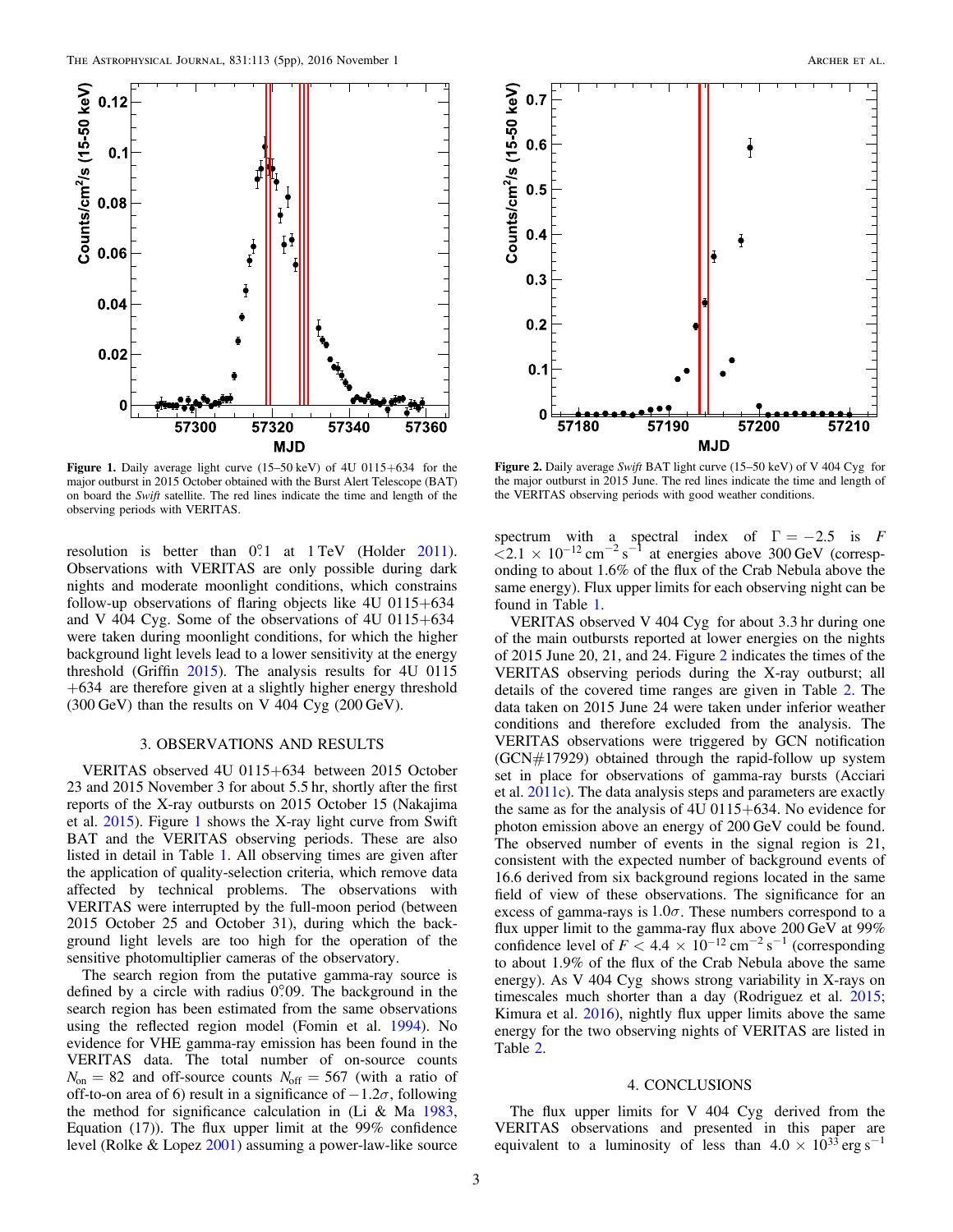Table 1 VERITAS Observation Log for 4U 0115+634

<span id="page-4-0"></span>

| Date        | <b>MJD</b>    | Observing | Elevation             | Observing        | Flux Upper Flux Limit                          |
|-------------|---------------|-----------|-----------------------|------------------|------------------------------------------------|
|             | (Start of     | Time      | Range                 | Conditions       | (99% Confidence)                               |
|             | Observations) | (minutes) |                       |                  | $(10^{-12}$ cm <sup>-2</sup> s <sup>-1</sup> ) |
| 2015 Oct 23 | 57318.28      | 60        | $56^\circ - 57^\circ$ | bright moonlight | 3.4                                            |
| 2015 Oct 23 | 57318.38      | 60        | $45^\circ - 49^\circ$ | dark             | 8.7                                            |
| 2015 Oct 24 | 57319.25      | 35        | $45^\circ - 44^\circ$ | bright moonlight | 20.7                                           |
| 2015 Nov 01 | 57327.16      | 60        | $45^\circ - 52^\circ$ | dark             | 3.8                                            |
| 2015 Nov 02 | 57328.20      | 60        | $56^\circ - 57^\circ$ | dark             | 3.1                                            |
| 2015 Nov 03 | 57329.24      | 60        | $56^\circ - 57^\circ$ | dark             | 3.1                                            |

<span id="page-4-1"></span>Note. The nightly flux limits are calculated assuming a power-law source spectrum with spectral index of  $\Gamma = -2.5$  and for energies above 300 GeV.

| Table 2 |                                       |  |  |  |  |  |  |  |
|---------|---------------------------------------|--|--|--|--|--|--|--|
|         | VERITAS Observation Log for V 404 Cyg |  |  |  |  |  |  |  |

| Date        | MJD<br>(Start of<br>Observations) | Observing<br>Time<br>(minutes) | Elevation<br>Range    | Observing<br>Conditions | Flux Upper Limit<br>(99% Confidence)<br>$(10^{-12}$ cm <sup>-2</sup> s <sup>-1</sup> ) |
|-------------|-----------------------------------|--------------------------------|-----------------------|-------------------------|----------------------------------------------------------------------------------------|
| 2015 Jun 20 | 57193.38                          | 95                             | $78^\circ - 82^\circ$ | dark                    | 5.1                                                                                    |
| 2015 Jun 21 | 57194.35                          | 60                             | $71^\circ - 77^\circ$ | dark                    | 7.0                                                                                    |
| 2015 Jun 24 | 57197.34                          | 30                             | $82^\circ - 83^\circ$ | bad weather, excluded   | $\cdots$                                                                               |

Note. The flux limits are calculated assuming a power-law source spectrum with spectral index of  $\Gamma = -2.5$  and for energies above 200 GeV.

(above 200 GeV), assuming a distance to V 404 Cyg of 2.39 kpc and isotropic emission. This corresponds to a tiny fraction (about  $10^{-6}$ ) of the Eddington luminosity of the system, in stark contrast with e.g. the 15–200 keV luminosity of  $4.6 \times 10^{38}$  erg s<sup>-1</sup> derived from Swift XRT measurements during the flare peak (Segreto et al. [2015](#page-5-20)). It is important to note that the X-ray outburst of V 404 Cyg is characterized by large flare episodes followed bylow-flux states, with fluctuations in the X-ray luminosity by more than an order of magnitude. Luminosities derived from observations by the INTEGRAL Imager on board the INTEGRAL satellite (IBIS) range from roughly 9  $\times$  10<sup>36</sup> to 4  $\times$  10<sup>38</sup> erg s<sup>-1</sup> during the observation periods by VERITAS (Kimura et al. [2016](#page-5-37)).

V 404 Cyg shows several similarities to an AGN: an accreting black hole and indications of jet-like features. Most X-rays produced during outbursts in binaries are expected to originate in the accretion disk, while in AGNs the synchrotron emission produced by high-energy electrons generally dominates the X-ray flux. However, hard X-rays (above 10 keV) are generally thought to be an indication of high-energy electrons energized in either a corona or a jet region of binaries. Evidence for an electron–positron plasma, expected to be present in jets of microquasars, has been observed through the detection of positron annihilation signatures associated with the outburst of V 404 Cyg on 2015 June 21 contemporaneously with the VERITAS observations (Siegert et al. [2016](#page-5-22)). The gamma-ray  $(>200 \text{ GeV})$  to hard X-ray  $(15-50 \text{ keV})$  flux ratio of  $< 10^{-6}$  derived from the VERITAS measurements of V 404 Cyg is orders of magnitude lower than the typical range for these ratios of 0.1–2 observed in gamma-ray bright AGNs (e.g., Aliu et al. [2014b;](#page-5-38) Aleksić et al. [2015](#page-5-39)). This could mean that no efficient particle acceleration is taking place in these systems during flares, or that essentially all gamma-rays are absorbed via pair production with the large number of low-energy photons (see e.g., Bednarek & Giovannelli [2007;](#page-5-40) Dubus [2013](#page-5-0)). The latter process is especially important if particle acceleration takes place close to the base of the jet, i.e., deeply embedded in

the system. Orellana et al.  $(2007)$  $(2007)$  $(2007)$  suggested that X-ray and gamma-ray luminosities are anticorrelated during outbursts, which means that binary systems are most luminous at VHE gamma-rays at the beginning or ending of major X-ray outbursts.

4U 0115+634 is a pulsar binary system with similarities to the bright gamma-ray binaries LS I+61 303 and HESS J0632 +057 (all consisting of Be stars orbited by compact objects on eccentric orbits). The flux upper limits derived from the VERITAS observations for 4U 0115+634 are equivalent to a luminosity of  $< 6.4 \times 10^{33}$  erg s<sup>-1</sup> (above 300 GeV), assuming a distance to 4U 0115+634 of 6 kpc. The flux upper limit is not particularly constraining due to the large distance to 4U 0115+634: it corresponds to about 50% of the observed gamma-ray luminosity of LS I+61 303 during outbursts near apastron, and is a factor of 3 above the typical luminosity during the gamma-ray bright phases of HESS J0632+057. It is also less constraining then the upper flux limit of  $< 0.5 - 1.5 \times 10^{33}$  erg s<sup>-1</sup> (above 300 GeV) obtained for observations during a giant X-ray flare of the nearby Be/pulsar binary 1 A0535+262 (Acciari et al. [2011a](#page-5-41)). However, the observation of 4U 0115+634 sets a strong upper limit on the ratio of gamma-ray to X-ray luminosity of less than 0.04. This is significantly lower than the typical ratio of 0.5–1.2 found in the known gamma-ray binaries during their peak emission phase (see Table 2 in Dubus [2013](#page-5-0)). Given these results, and the strong predicted dependency of the gamma-ray emission in Be/ pulsar binaries on the properties of the system (e.g., on the inclination angle, size and structure of both the pulsar wind and the stellar wind), 4U 0115+634 may not be a gamma-ray source comparable to the known gamma-ray binaries.

Future observations with the planned Cherenkov Telescope Array, with an order of magnitude better sensitivity than the current gamma-ray instrument, will very likely be necessary to further improve our understanding of the non-thermal processes in these kinds of flaring binary systems.